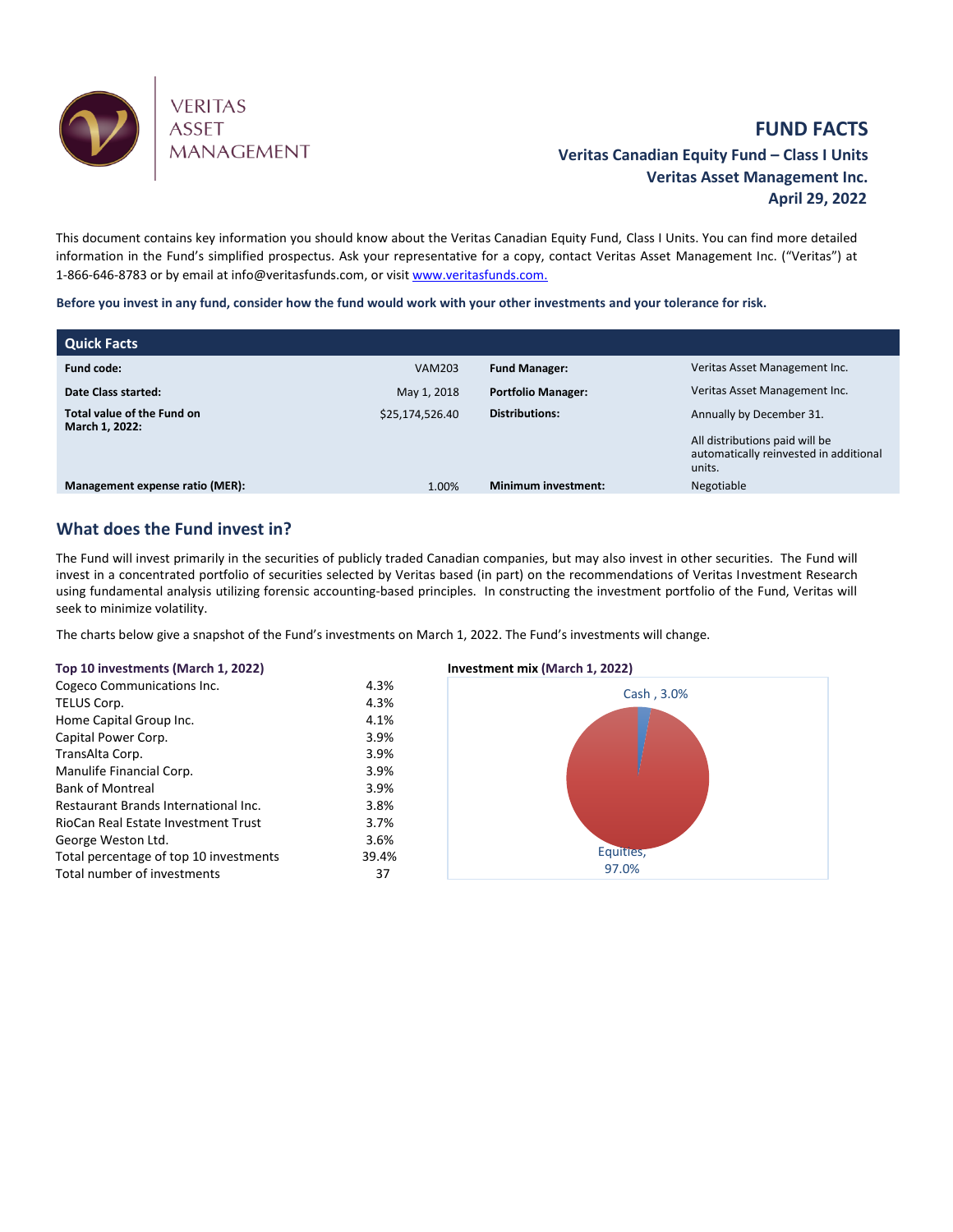## **How risky is it?**

The value of the fund can go down as well as up. You could lose money.

One way to gauge risk is to look at how much a fund's returns change over time. This is called "volatility".

Ingeneral, funds with higher volatility will have returns that change more over time. They typically have a greater chance of losing money and may have a greater chance of higher returns. Funds with lower volatility tend to have returns that change less over time. They typically have lower returns and may have a lower chance of losing money.

### Risk Rating

#### **Veritas has rated the volatility of this Fund as medium.**

This rating is based on how much the fund's returns have changed from year to year. It doesn't tell you how volatile the fund will be in the future. The rating can change over time. A fund with a low risk rating can still lose money.



For more information about the risk rating and specific risks that can affect the Fund's returns, see the "*What are the Risks of Investing in the Fund?"* section of the Fund's simplified prospectus.

#### No guarantees

Like most mutual funds, this Fund doesn't have any guarantees. You may not get back the money you invest.

## **How has the Fund performed?**

This section tells you how the Class I Units of the Fund have performed over the past three years. Returns are after the annual expenses have been deducted. These expenses reduce the Fund's returns.

### Year-by-year returns

This chart shows how the Class I Units of the Fund performed over its one full calendar year of existence. The Information for 2019 and 2020 is not available because the Class I Units of the Fund did not complete a full calendar year of performance. Class I Units sat dormant for periods within those timeframes. The range of returns and change from year to year can help you assess how risky the Fund has been in the past. It does not tell you how the Fund will perform in the future.



### Best and worst 3-month returns

This table shows the best and worst returns for Class I Units of the Fund in a 3-month period over the past three years. The best and worst 3-month returns could be higher or lower in the future. Consider how much of a loss you could afford to take in a short period of time.

|                    | Return | 3 months<br>ending                 | If you invested<br>$$1,000$ at the<br>beginning of the<br>period |
|--------------------|--------|------------------------------------|------------------------------------------------------------------|
| <b>Best Return</b> | 14.8%  | January 31, 2021                   | Your investment<br>would rise to<br>\$1,148.                     |
|                    |        | Worst Return -15.6% March 31, 2020 | Your investment<br>would decrease to<br>\$844.                   |

### Average return

The annual compounded rate of return of Class I units of the Fund was 22.0% since the class resumed August 10, 2020 to December 31, 2021. If you had invested \$1,054 in this class of units on August 10, 2020, your investment would now be worth \$1,318.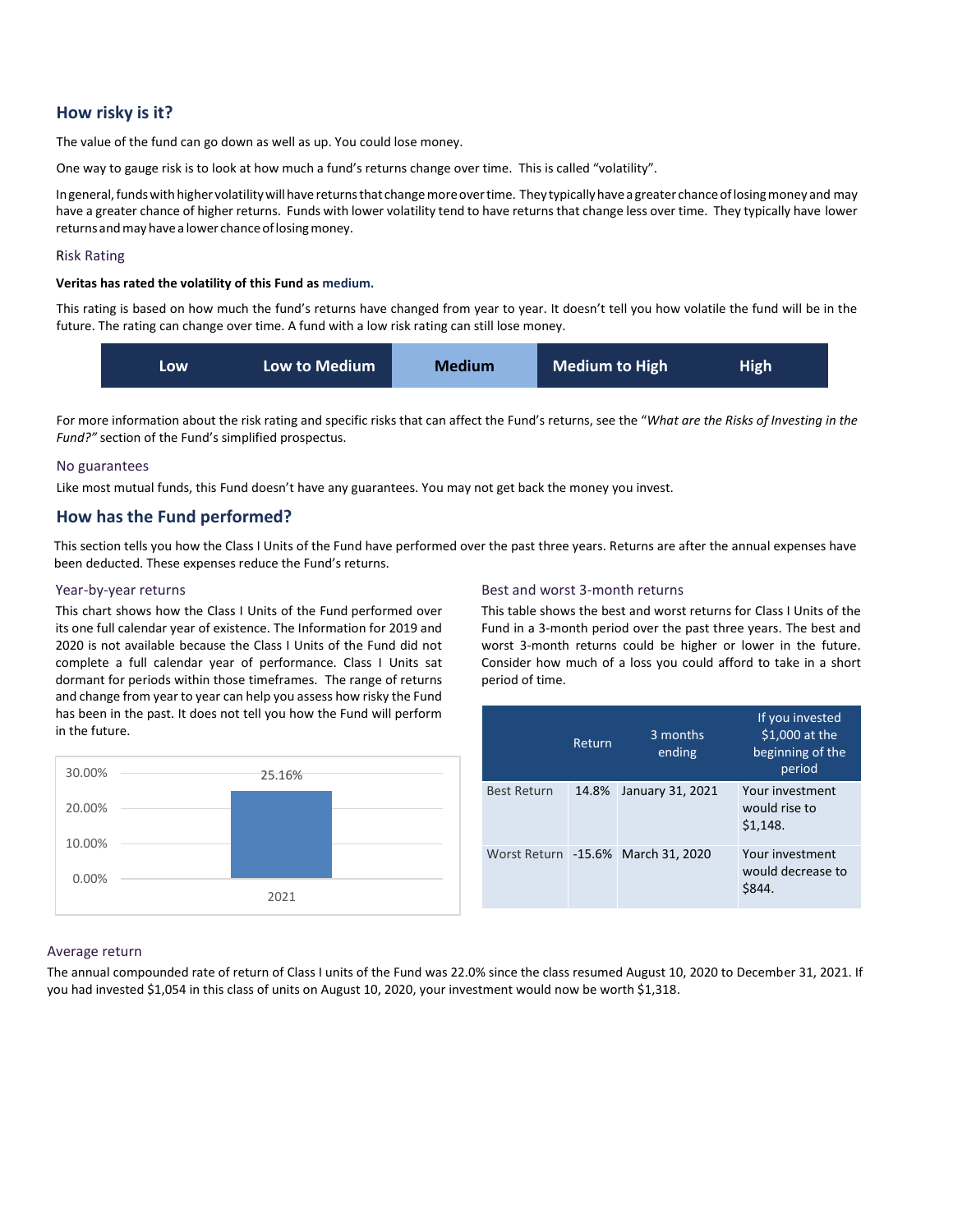## **Who is this Fund for?**

### Investors who:

- Plan to invest for the long term
- Want access to research-driven investing
- Want to gain exposure to a diversified portfolio of large cap equities, and
- Are comfortable with a medium risk level.

## **A word about tax**

In general, you'll have to pay income tax on any money you make on a fund. How much you pay depends on the tax laws where you live and whether or not you hold the fund in a registered plan, such as a Registered Retirements Savings Plan or a Tax-Free Savings Account.

Keep in mind that if you hold your fund outside a registered plan, fund distributions are included in your income for tax purposes, whether you get them in cash or have them reinvested.

## **How much does this cost?**

The following table shows the fees and expenses you could pay to buy, own and sell Class I Units of the Fund.

The fees and expenses – including any commissions – can vary among classes of the Fund and among funds. Higher commissions can influence representatives to recommend one investment over another. Ask about other funds and investments that may be suitable for you at a lower cost.

### Sales charge

No sales charges apply when you purchase Class I Units of the Fund.

### Fund expenses

You don't pay these expenses directly. They affect you because they reduce the Fund's returns.

As at December 31, 2021, the Class I expenses of the Fund were 1.17% of its value. This equals \$11.70 for every \$1,000 invested.

| ANNUAL RATE (AS A % OF THE FUND'S VALUE)                                                                                                                                                                                |       |
|-------------------------------------------------------------------------------------------------------------------------------------------------------------------------------------------------------------------------|-------|
| Management expense ratio (MER)<br>This is the total of the Class I Units' share of the Fund's operating expenses. Veritas waived some of the<br>Fund's expenses. If it had not done so, the MER would have been higher. | 1.00% |
| Trading expense ratio (TER)<br>These are the Fund's trading costs.                                                                                                                                                      | 0.17% |
| Fund expenses                                                                                                                                                                                                           | 1.17% |

### More about the trailing commission

There is no trailing commission payable by Veritas in respect of Class I Units of the Fund.

#### Other fees

You may have to pay other fees when you buy, hold or sell units of the Fund.

| Fee:              | What you pay                                                                                                                                                                                                                                                                                                                                                                                                |
|-------------------|-------------------------------------------------------------------------------------------------------------------------------------------------------------------------------------------------------------------------------------------------------------------------------------------------------------------------------------------------------------------------------------------------------------|
| Management fee    | Class I Units of the Fund are only available to institutional investors or to other investors on a case-by-case basis,<br>at the discretion of Veritas. The Class I Units' annual management fee is negotiated between you and Veritas<br>and is paid directly by you. However, the management fee will not exceed 0.95% per annum being the<br>management fee applicable to the Class F Units of the Fund. |
| Redesignation Fee | Up to 2% of the value of the units you redesignate. This fee goes to your representative.                                                                                                                                                                                                                                                                                                                   |